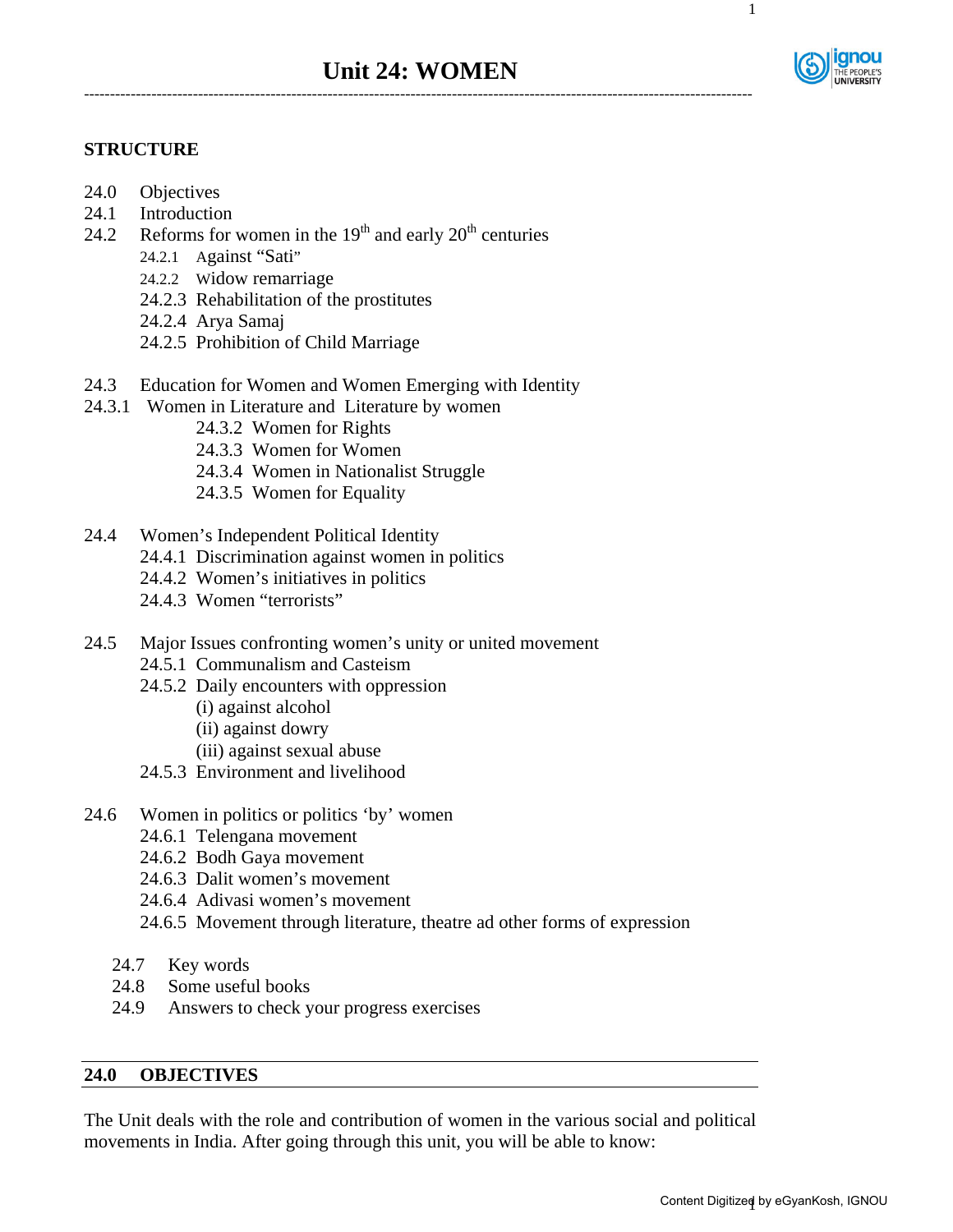- Major issues confronting women's unity; and
- Role of the women in Politics.

# **24.1 INTRODUCTION**

It will be easier to understand the role of women in the social and political movements of India if we divide the study into the following categories

First, we shall try to have a panoramic view of the role of women in the  $19<sup>th</sup>$  and the  $20<sup>th</sup>$ centuries, i.e. in the pre and post- colonial era.

We shall next, look into these movements from two broad angles, viz, (i) "for" women and (ii) "by" women. (i) The period of reforms and nationalist struggle can be categorised as "for" women since all the benefits and opportunities for advancement were fought for and gifted by social reformers who, inevitably, were men. Women had eager and sincere participation in India's struggle for freedom, but the leadership was in the hands of men only. Yet, this period is extremely significant as the "beginning of freedom" for women.

(ii) In the post-independence period women concentrated on their own freedom. The foundation for this movement had been laid in the anti-British Raj days when women had started discovering their identity through literature and their activities as "terrorists". They slowly became part of the world's women's movement and their role in the social and political movements in their own country started becoming more and more prominent.

# 24.2 Reforms for women in the 19<sup>th</sup> and early 20<sup>th</sup> centuries

The 19<sup>th</sup> century could well be called an age for women. Their rights and the wrongs done to them, as well as their capacities and potentials, used to be the subjects of heated discussions in Europe and even in the colonies. By the end of the century, feminist ideas were in the minds of the "radicals" in England, France, Germany and even Russia. In India, the wrongs against women began to be deplored by social reformers. Such movement of 'for' women, 'by' men originated in Bengal and Maharashtra.

# **24.2.1 Against Sati**

The Indian bourgeois class, that was born out of Westernisation, sought to reform the society by initiating campaigns against caste, polytheism, idolatry, animism, purda, childmarriage, sati and the like. These, to them, were elements of 'pre-modern' or primitive society. The foreign missionaries had branded these as examples of "Hindu barbarism" thus creating enough grounds for the colonial powers to rule. Ram Mohan Roy and Bidyasagar managed to receive the required administrative and legal support

because of this. In 1817, Pandit Mrityunjay Bidyalankar declared that sati had no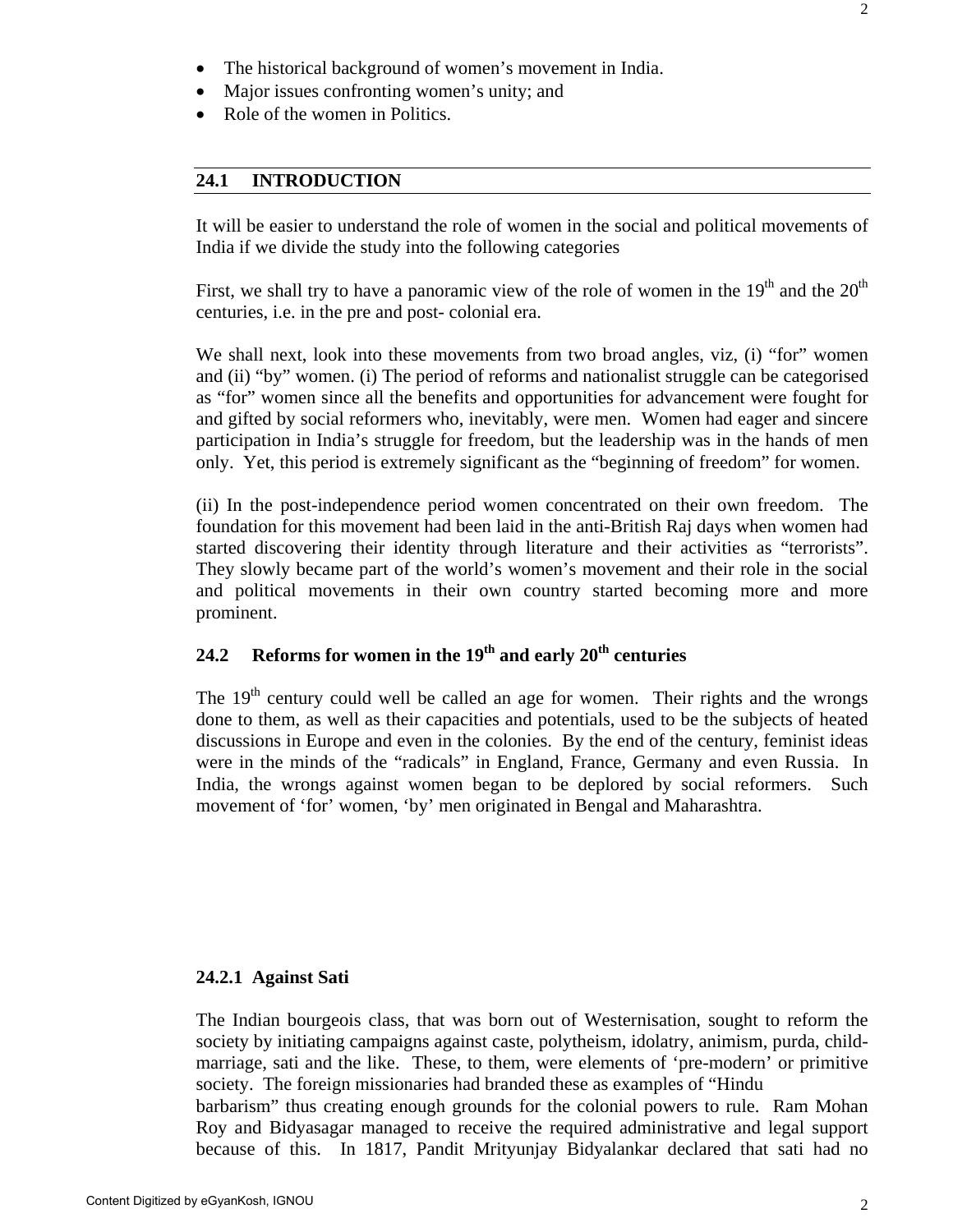"Shastric" sanction. One year later Governor william Bentinck prohibited Sati in his province, viz, Bengal. It took 11 years for this prohibition to get extended to other parts of India as the Sati Prohibition Act of 1929.

# **24.2.2 Widow Remarriage**

In 1850s Pandit Ishwarchandra Bidyasagar, like Pandit Mrityunjay, proved from the Shastras that the re-marriage of a widow is allowed. His was a long, difficult journey through debats with orthodox pandits and banter from some of the pillars of then Hindu society. The Vernacular (Bengali) press got filled with songs and satires both in support and against. Such verses appeared in the designs of the woven cloths. They created turmoil in society. Bidyasagar submitted a petition to the Governor General in 1855.

A Widow Remarriage Association had started in Madras in 1871, but was short lived. In 1878, Virasalingam started the Rajamundri Social Reform Association, focusing mainly on widow re-marriage. In 1892, the Young Madras Party or the Hindu Social Reform Association was launched. Aryan Brotherhood Conference, of which Ranade and N.M. Joshi were members, once declared in one of its meetings, "let us no longer live in a fool's paradise in the fond belief that because we have managed to survive so long .. under our present social arrangement, we will be able to survive for ever…"

Forty odd years since the Act was passed, there had been 500 widow re-marriages only, though social reform organisations, championing the cause, had mushroomed all over India. The majority of them were child or virgin widows. Widows from the upper caste, who were not virgins, could not and did not- re-marry.

# **24.2.3 Rehabilitating of Prostitutes**

Other notables, who fought for reforms in anti-woman socio religious customs, were Jyotiba Phule, Dayanand Saraswati, Karve and women like Pandita Ramabai, Sister Nibedita and Tagore's sister Swarnakumari Devi. Bengal had witnessed rebellious spirits like Madhusdan Datta and Henry Derozio. They both were powerful poets also. They had invited the wrath of the reformers even by attacking male morality. Madhusdan organised the prostitutes and inspired them to choose the profession of acting, instead.

According to a report in Amrita Bazar Patrika of 1869, 90% of Calcutta's prostitutes were widows, of whom a large number came from Kulin Brahmin families. The "Kulins" were the most detestable group of Brahmins whose socially sanctioned livelihood was to go on marrying and collecting dowries. Their day to day living was also totally free as they kept on visiting their wives' paternal homes as these 'mararied' women had to continue living in their fathers' house. The number of such 'wives' could very well exceed 100. So, with a single stroke of death (of one husband) at least 100 widows were available in the market as prostitutes.

We must make special note of the fact that Bidyasagar, the first and the greatest protagonist of widow re marriage felt a moral repugnance towards this scheme of rehabilitation of the prostitutes and did not think of stopping this abhorrent practice of polygamy. Strangely, he could not realise that the number of widows will drastically decline and thus the problem will become much less formidable if polygamy could be strictly stopped.

# **24.2.4 Arya Samaj**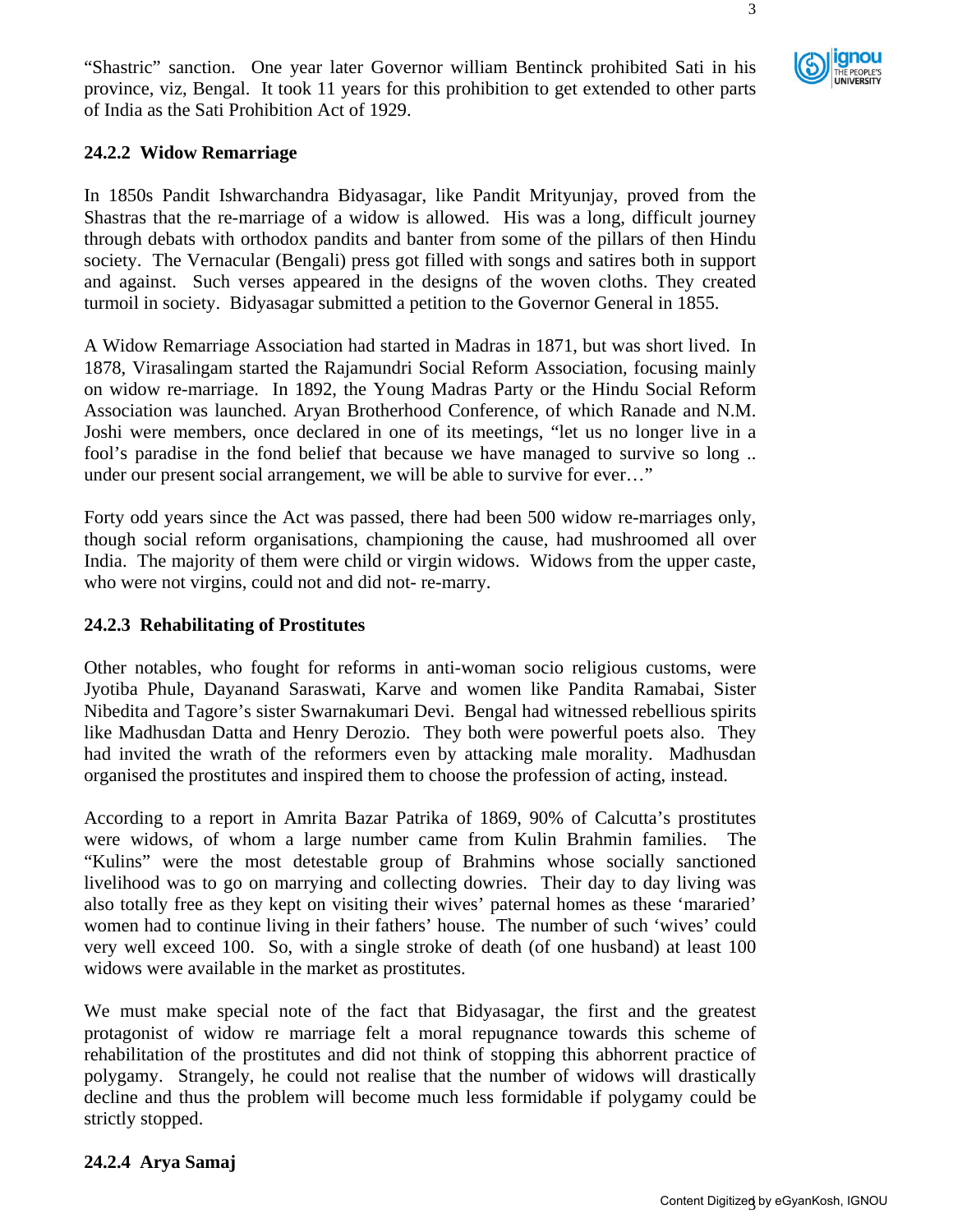4

Swami Dayanand was rather revolutionary for his time. He disowned the caste system and prescribed equal treatment to women quoting from the shastras. His Arya Samaj did not impose any duties or obligations on women, which could not be applied to men according to the Hindu lawgivers. In his representative book, *"Satyartha Prakash"* Dayanand insisted that polygamy, child marriage and the seclusion of women did not exist in Aryan India. He called for compulsory education for boys and girls both and that there should be equal stress on tradition and modernity through the compulsory learning of Sanskrit and English. He raised the age of marriage for girls and boys to 16 and 25, respectively.

But Arya Samajis like Lala Lajpat Rai and Lal Chand opposed higher education for women. They believed that if at all, 'the character of girls' education should be different, because 'the education we give to the girls should not unsex them' Apart from basic literacy, Arithmetic and some poetry, Arya Samaj religious literature, sewing, embroidery, cooking, hygienic, drawing and music were the subjects taught. The Brahma Samaj that started as a protest against idolatry and the backward pulling norms and rituals of Brahminical Hindusim, was not free of this stereotype notion about girls and women. The notion continued till the latter stages of our freedom movement. They only dissident voice was of Subhas chandra Bose. Herin lies the justification behind dividing the ages into "for" and "by" women. The women, at that time, had neither the awareness nor the sensitivity to demand everything that were allowed to or given to men.

# **24.2.5 Prohibition of Child Marriage**

In 1860 an Act was passed fixing the age of consent at 10. Behram Malabari, himself not a Hindu, (a Parsi) started a campaign in support of this Act towards the end of the century. He could manage to convince a good number of lawyers, doctors, teachers and public servants. They believed, which was echoed in the statement by the Jessore Indian Association, that "early marriage weakens the physical strength of a nation; it stunts its full growth and development, it affects the courage and energy of the individuals and brings forth a race of people weak in strength" and determination. In 1891, Tilak had led an agitation against the Act and a modern visionary like Tagore had opposed in words and deed!

Reform movements were so strong in the Bombay-Poona cultural belt that a few had the courage to question even Brahminism the very base of Hinduism G.H. Deshmukh, a socio-religious reformer for example, had argued in the 1840s that the "Brahmins should give up their foolish concepts; they must accept that all men are equal and that everybody has a right to acquire knowledge…". But in 1871, he succumbed to threat to outcaste him. As a consequence, he mellowed down.

# **CHECK YOUR PROGRESS 1**

- **Note:** i) Use the space below for your answers
	- ii) Check your answers at the end of the unit
- 1. Why can the  $19<sup>th</sup>$  century be called the age for women?

--------------------------------------------------------------------------------------------------- ---------------------------------------------------------------------------------------------------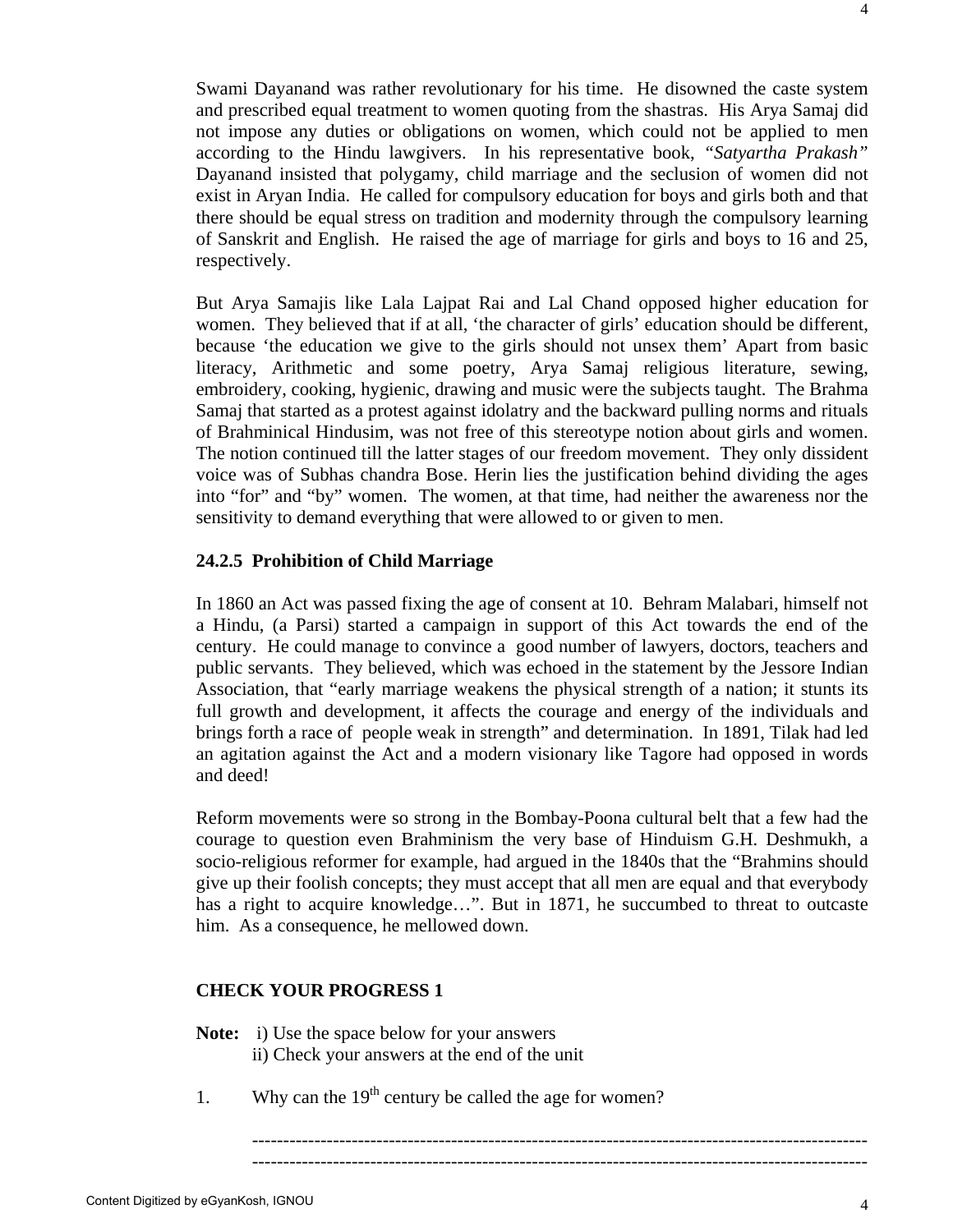

5

2. What do you know about the various attempts enforce widow re-marriage.?

--------------------------------------------------------------------------------------------------- --------------------------------------------------------------------------------------------------- --------------------------------------------------------------------------------------------------- ---------------------------------------------------------------------------------------------------

--------------------------------------------------------------------------------------------------- ---------------------------------------------------------------------------------------------------

3. What was Dayanand Saraswati's contribution?

--------------------------------------------------------------------------------------------------- --------------------------------------------------------------------------------------------------- --------------------------------------------------------------------------------------------------- ---------------------------------------------------------------------------------------------------

# **24.3 EDUCATION FOR WOMEN AND WOMEN EMERGING WITH IDENTITY**

**\_\_\_\_\_\_\_\_\_\_\_\_\_\_\_\_\_\_\_\_\_\_\_\_\_\_\_\_\_\_\_\_\_\_\_\_\_\_\_\_\_\_\_\_\_\_\_\_\_\_\_\_\_\_\_\_\_\_\_\_\_\_\_\_\_\_\_\_\_\_\_\_** 

# **24.3.1 Women in Literature and Literature by Women**

By the late  $19<sup>th</sup>$  century, social reform movements were beginning to show effects; confidence and determination started getting observed in the life and work of some women. Novelists like Nirupama Devi and Anurupa Devi started getting referred to in the Bengali literary circles and were even given memberships of literary clubs which were dominated by men. Tagore's novels and short stories are full of women characters who excel their husbands and other male admirers. A few examples are "Gora" and "Gharey Bairey" by Tagore, "Anandamath" and "Debi Choudhurani" by Bankimchandra and "Pather Debi" by Sharatchandra. In Tagore's "Char Adhyay", a nationalist woman, seeking identity, is criticised and crushed by male ldadership-typical of politics even today, which has largely remained a male domain. Almost all women activist were literary writers also; literature and writings with literary flavour were commonly used as side weapons with most of the male freedom fighters also. Some of the noted names among women were Nagendrakala Mustafi, Mankumari Basu and Kamini Roy. Kashibai Kanitkar was the first woman novelist from Maharashtra. Others were Mary Bhore, Godavaribai Samaskar, Parvatibai and Rukminibai. In South, Kamala Sathinandan, the editor of Indian Ladies Magazine, was a writer also. Sarala Debi, Kumudini Mitra and Madame Cama had made marks in Journalism to promote the cause of revolution.

# **24.3.2 Women for Rights**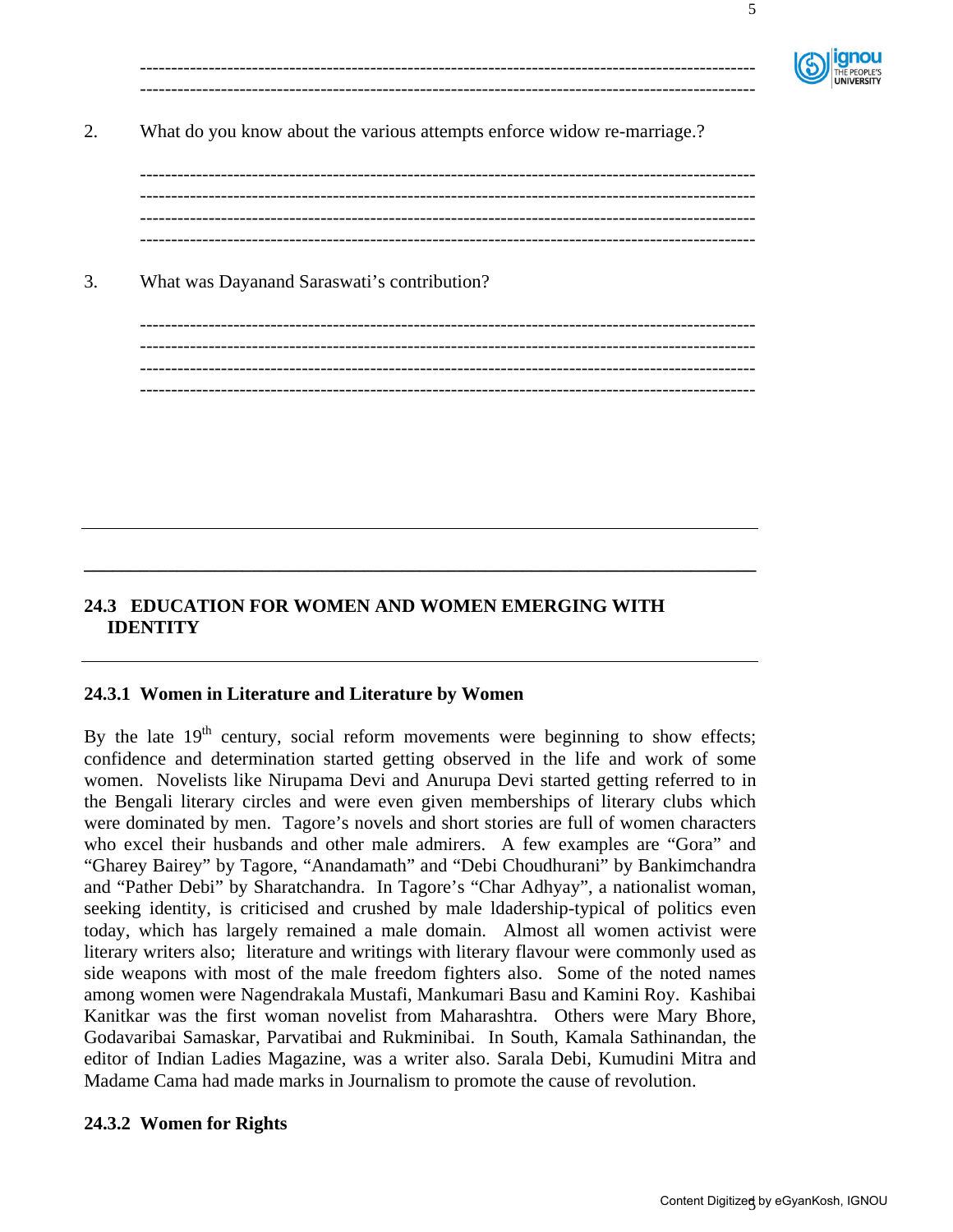Madame Cama had the honour of unfurling a 'Bande Mataram' flag at 1907 Congress of the Socialist International at Stuttgart, and, in 1913, Kumudini Mitra, more known as a "terrorist", was invited to the International Women's Suffrage Conference at Budapest, Hungary. Sarojini Naidu waited upon the committee, headed by Montague and Lord chelmsford to demand a series of reforms in the condition of the Indian women. Sarala Debi made representations before the committee on behalf of Bharat Stree Mahamandal. At the sixth National Social conference in 1892, Hardevi Roshanlals, the editor of "Bharat Bhagini" insisted that this platform was 'more important' than Congress, because the former understood that:

> The woman's cause is man's They rise or sink together, Dwarfed or god-like, bound or free.

 Anandibai Joshi was the first woman doctor. She and Kantibai were stoned when they dared wearing shoes and carrying umbrellas on the streets. These were symbols of male and caste authority. Was women's position better than that of the lower castes or the untouchables? In 1882, Tarabai Shinde's book, *Stree Purush Tulana* generated heated discussions all over. She insisted that the faults, commonly ascribed to women, such as superstition, suspicion, treachery and insolence, could be as much found in men. She suggested to the women that, by the strength of their firm will, they remain always well behaved, pure as fire and unblemished internally and externally. Tarabai also suggested that men would have to hang their heads down in shame.

Mai Bhagawati, an "upadeshika" of the Arya Samaj had the confidence to speak in a large public gathering in Haryana. In 1881, Manorama Majumdar, educated at home by her husband, was appointed dhama pracharika by the Barisal Brahmo Samaj. As expected, lot of heated debate followed questioning the 'wisdom' of carrying the issue of women's equality a little too far. Regular participation in the nationalist campaigns and organisations had generated such a spirit that a group of Brahmo women walked through the streets of Calcutta singing and speaking against the evils of purdah. These are indisputable instances of initiatives or movements "by"women. But Indian National Congress and other political parties were not yet prepared to acknowledge that potential among women. Though the women delegates were allowed to sit on the dias, they were not allowed to speak or vote on the resolutions.

#### **24.3.3 Women for Women**

Rabindranath Tagore's sister Swarnakumari Debi launched "Sakhi Samiti" with the aim of training widows to learn, to teach and thus become the most powerful agents of spreading education among women. The Samiti organised crafts fairs in order to promote women-centric cottage industries as a means of developing self-confidence (atmashakti) and nationalism. Congress discovered great value in this kind of "meals", but the male leaders could not think beyond organising a separate women's section.

Swarnakumari Debi's daughter, Sarala Debi, was strikingly rebellious. She wanted to flee the 'cage' or 'prison' of home and establish her right to an independent livelihood like men. She started a gymnasium in 1902, where women were trained in the use of sword and 'lathi'. She can be called the architect of militant nationalism or even revolutionary terrorism.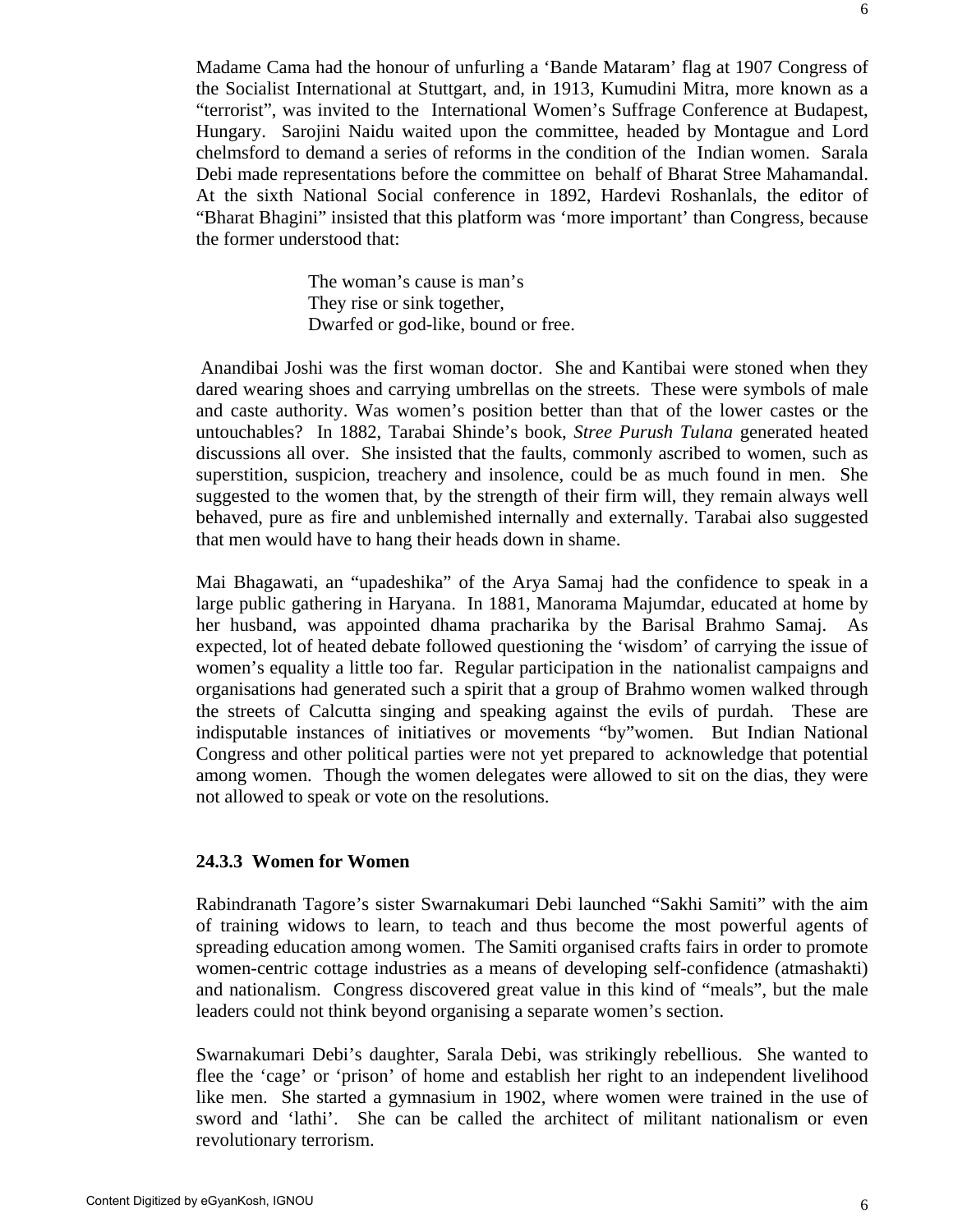# **24.3.4 Women in Nationalist Struggle**



7

The 1905-8 Swadeshi movement in Bengal reflects the beginning of a women's participation in nationalist activities on a larger scale. Many of the wives, sisters and daughters started forming support groups for the movement. Middle class nationalism inspired women and girls who gave away jewelry as well as money. In the villages, Handfuls of grains came as contributions. Militancy became such a feature of the 'samitis' in which women had active involvement that five such in East Bengal, viz Swadesh Bandhab, Brati, Dhaka Anushilan, Suhrid and Sadhana, were banned in January, 1909.

Purani Agyawati, a woman member of Hissar Arya Samaj, toured almost all over Punbaj, pleading mothers to bring up their sons not for government service but as independent manuacturers and traders of 'swadeshi'. She also tried to convince that strict and blind observance of caste norms prevent the mothers from giving great sons to the nation. In Delhi, Agyavati opened a ''Vidhava Ashram" to organise widows not only against oppression and for their right to education, but also to train them in militant nationalism. She was described as "a very bold woman" by the government, which was sufficiently alarmed by her activities.

# **24.3.5 Women for Equality**

Speaking to the Indian Social conference at Calcutta in 1906. Sarojini Naidu said, "instruction may mean accumulation of knowledge, but education is an immeasurable, beautiful and indispensable atmosphere in which we live and move and have our being… How then shall a man dare to deprive a human soul of its immemorial inheritance of liberty and life? Your fathers, in depriving your mothers of that birthrith, have robbed you, their sons, of your just inheritance. Therefore, I charge you restore to your women their … rights… you are, therefore, not the real nation-builders… Educate your women and the nation will take care of itself…"

That there was a sense of great achievement among women and of new spaces opening up for them was beautifully put by the Tamil nationalist poet Subramanya Bharati in his poem, "The Dance of Liberation", in 1920

Dance! Rejoice! Those who said It is evil for women to touch books Are dead. The lunatics who Said They would lock women in their houses, Cannot show their faces now.

A discourse on equality began to develop, in the late 1910s and 1920s, amongst women. They used nationalists' arguments to defend their demands for equal rights. Urmila Devi, a militant woman, defined 'swaraj' as self-rule and 'Swadhinata' as the 'strength and power to rule over oneself'. Amiya Debi rightly felt that 'Swadhinata' cannot be given, it has to be taken by force…. If it is left to the "well-wishing" men, then women's adhinata (dependence) along will get strengthened. The nationalist leaders, who were the first to call women outside their home and household, believed in complementarity and not sameness, which the revolutionary women demanded. The reformers and the 'givers' believed that women's rights should be recognised because of women's socially useful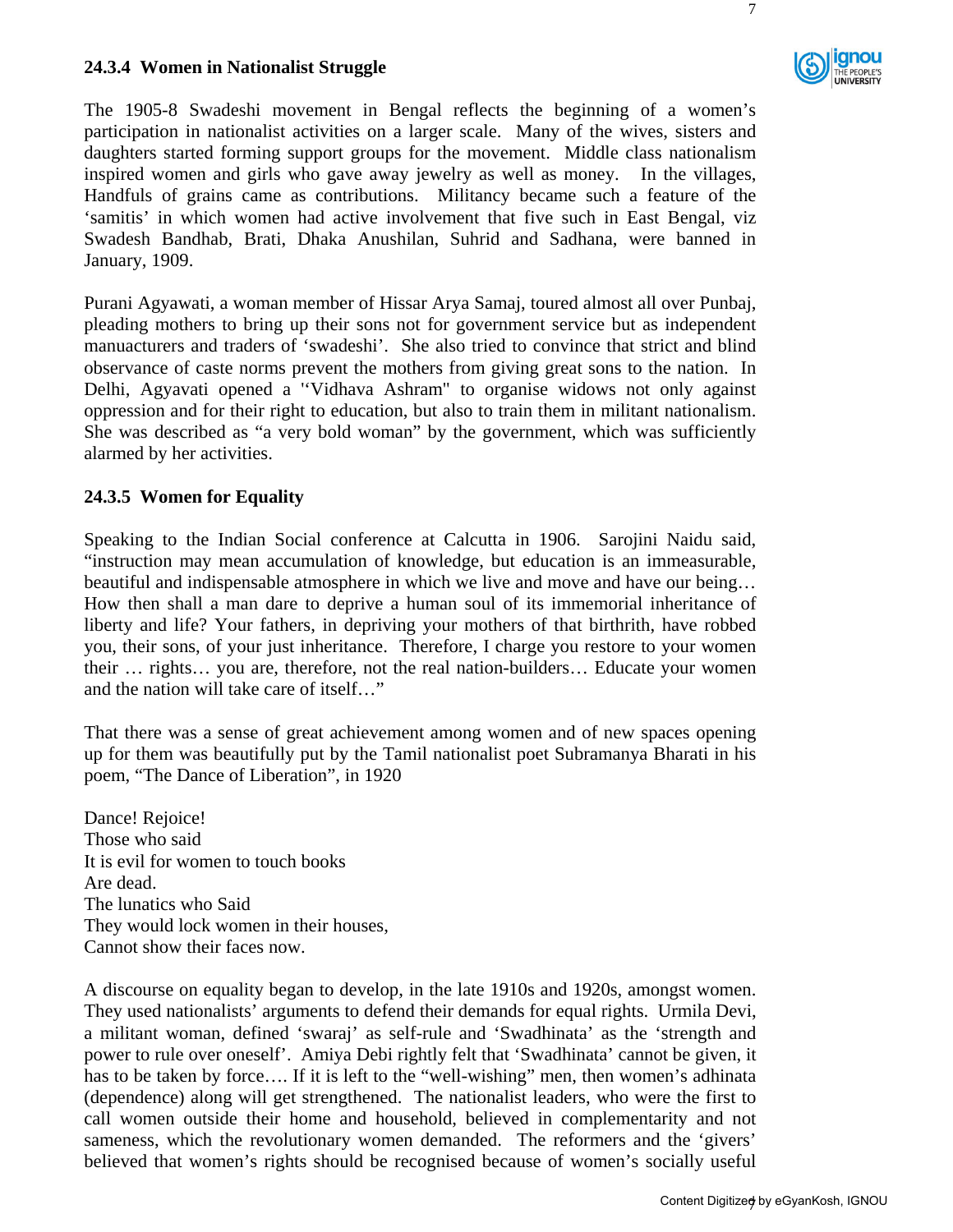role as mothers. Women demanded equal rights because, as human beings, they have the same needs, the same desires and the same capacities as men.

Prabhavati worked for a group in U.S.A called "Freedom for India and Ireland" and Renuka Ray was associated with the "League Against British Imperialism" in England. Pabhavati married M.N. Roy, the pioneer of communist movement in India, and got equally involved with the revolutionaries and the communists. She joined hands with Muzaffar Ahmad, poet Nazrul Islam and Hemanta Kumar Sarkar to organise the scavengers as a member of the Workers and Peasants Party.

# **CHECK YOUR PROGRESS 2**

- **Note:** i) Use the space below for you answers
	- ii) Check your answers at the end of the unit
- 1. Write, in brief, women's first fight for rights during the colonial period.

--------------------------------------------------------------------------------------------------- --------------------------------------------------------------------------------------------------- ---------------------------------------------------------------------------------------------------

2. What was the role of Purani Agyavati in the nationalist struggle?

--------------------------------------------------------------------------------------------------- ---------------------------------------------------------------------------------------------------

3. How did women define "Swaraj" and "Swadhinata" during freedom struggle?

--------------------------------------------------------------------------------------------------- --------------------------------------------------------------------------------------------------- --------------------------------------------------------------------------------------------------- ---------------------------------------------------------------------------------------------------

### **24.4 WOMEN'S INDEPENDENT POLITICAL IDENTITY**

#### **24.4.1 Discrimination Against Women in Politics**

No woman was chosen by Gandhi in his long list of 71 marchers to Dandi. Wellrecognised women, like Khurshid Naoroji and Margaret Cousins, protested strongly. But the leader remained firm on his decision arguing that he had allocated a "greater role to women than the mere breaking of salt laws". But Sarojini Naidu defied and joined the march at Dandi at the final stage and was the first woman to be arrested in that movement. Once defiance cleared the path, and thousands of women joined the salt satyagraha. This is generally remembered as the first time "the masses of Indian women" got involved in the struggle for independence. Husbands now started getting proud of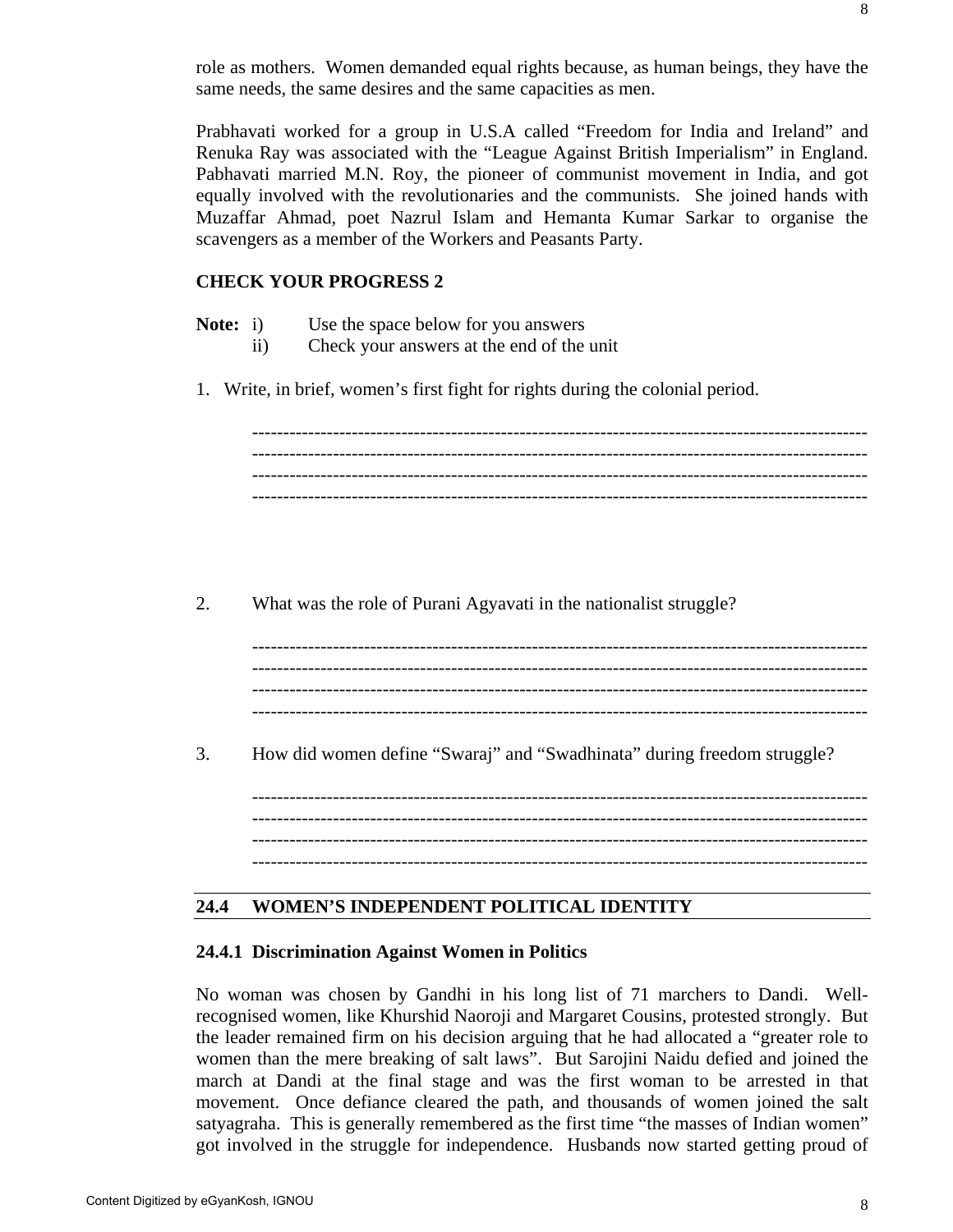their wives in the jails; but they resented if their wives had not taken prior permission. A few notable amongst these wives were Kasturba Glandhi, Kamaladebi Chattopadhyay, Nellie Sengupta, Basanti Debi (Roy), Durgabai Deshmukh and Aruna Asaf Ali.

# **24.4.2 Women's Initiatives in Politics**

 Lilabati Mitra helped Bidyasagar in 1890s to perform widow re-marriages by sheltering willing grooms. Kamini Roy was active in the Ilbert Bill agitation, organising girls at the Bethune School to hold meetings and wear badges supporting the Bill. She worked with Banga Mahila Samiti in their social reform projects. Aghorekamini Nari Samiti mobilised opinions against the ill-treatment of women workers by the tea planters. Prabhavati Mirza had got inspired by Aurobindo's terrorism.. At the age of ten only she fasted in protest against Khudir am's hanging and later turned out to be a committed trade uninist of the 1930s.

# **24.4.2 Women "Terrorists"**

Kumudini Mitra had organised a group of educated Brahmin women who liaised between the revolutionaries in hiding. Women got increasingly involved with revolutionary groups, popularly known, feared and revered as "terrorists". In December, 1931, Shanti Ghosh and Suniti Chowhhury shot a district Magistrate, Mr. Stevens, who had harassed women more than the law, perhaps, permitted. Mina Das had atempted to shoot the Governor of Bengal, Stanley Jackson in 1922. They had all acted on their own and the first two were sentenced to transportation for life. Preetilata Wadedar led a raid on a club that the Europeans frequented. The bomb killed one and injured four. Preetilatae, clothed in male attire took cyanide to avoid arrest. A paper stating that the raid was an "act of war" was recovered from her person. On the same day pamphlets were distributed exhorting teachers, students and the public to join the campaign against the British rulers and the Europeans. Sarala Debi and Sister Nibediata were also closely related to and inspired by the Bengal terrorists.

# **24.5 MAJOR ISSUES CONFRONTING WOMEN'S UNITY**

# **24.5.1 Communalism and Casteism**

 The issue of communalism was taken up by All India women's Conference (AIWC) in the thirties. In 1932 both their district branches and the annual conference organised protests against the reservation of separate seats for women in the legislatures applying communal criteria. The Bombay branch, for example, got involved in riot relief and the Andhra Pradesh branch started a campaign against religious prayers in the schools. The organisation was, perhaps, the first to raise demands for uniform civil code so that women cannot be subdued and tortured by religious dictums and caste obligations. They demanded exactly the same law for all women of India- whatever may be their caste or religion.

Unfortunately, by 1940s communal tensions manifested among the members themselves, as a result of the increasingly hostile relations between the congress and the Muslim League. By 1944 most of the Muslim women left AIWC. After partition and migration to Pakistan, they formed All Pakistan Women's Conference, thus belying the very purpose of this organisation. The AIWC in India continued to work against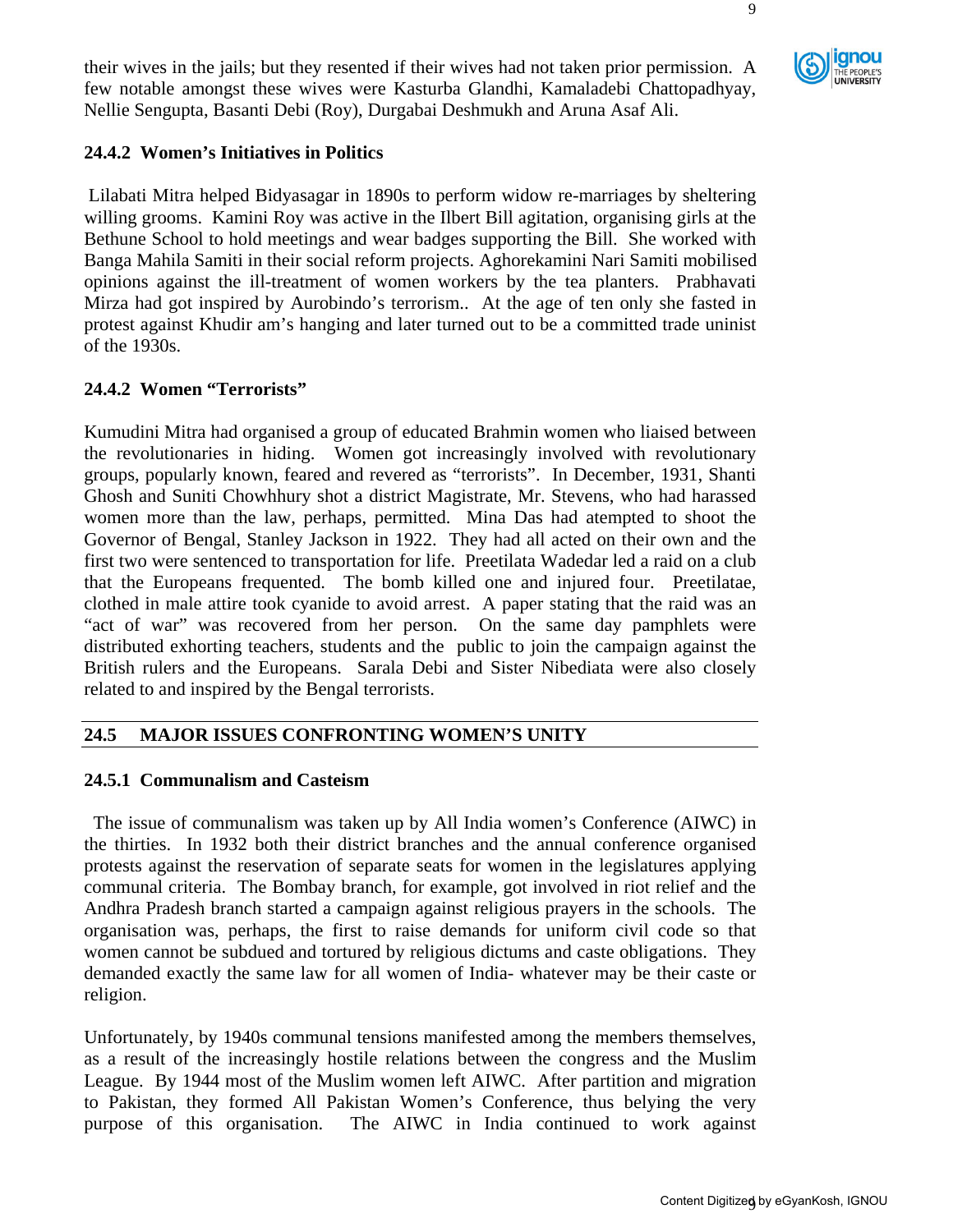communilsim, casteism and patriarchal oppression and started getting members from all religious groups, though the Hindu and the Dalits are many more in number.

Communalism and casteism have taken a horribly violent and ugly form ever since the carving out of the country on communal lines; Intolerance of the lower castes and of the religious and racial minorities has increased by leaps and bounds; mobilisation among women in protest and self-defence has also become stronger and wider. The other modes of oppressions, related to and born out of patriarchy and the concetration of wealth and power in the hands of a few, have also motivated the women's movement in India. The number of such organisations is so large and the area of their activities is so vast that it is simply impossible to make individual note of them within the extremely limited scope of this lesson. The students will have to rely on their general knowledge and daily newspaper reading.

#### **24.5.2 Daily Encounters with Oppression**

i) Against Alcohol

 Bhil women were the first known to have raised their voice against the alcohol menance by breaking liquor pots in 1972. We know of so many such after that, the most sustained and successful having been The Anti-Arrack Movement in Nellore in Andhra Pradesh. Alcoholism is understood by women and the men who fight for women's cause, as a major cause behind wife-beating and family violence. Unending or increasing impoverishment of a family is also mainly because of man's income being wasted on this menace. That is why all women's bodies take up alcohol as a major issue, apart from dowry and sexual abuse, in fact all anti-liquor movements gradually get involved in all other problems facing women. Even the movements for environmental protection, e.g the Chipko movement, the movement for equal land rights, e.g the Bodhgaya, and the movement for a separate political entity, like. Uttaranchal, could not separate itself from the age-old day to day problems that have not allowed women, from the socially and economically backward section particularly, to see the light of freedom.

# ii) Against Dowry

 Progressive Organisation of women, Hyderabad was the first to organise powerful movement against dowry in 1975. It used to attract more than 2000 men and women in their demonstrations and the anger had spread to Maharashtra, Karnataka, Madhya Pradesh, Gujarat and even to as far as Punjab and Bengal. But the movement took deep and permanent roots in and around Delhi because the problem was, and is, much more acute and gruesome in this clutural belt. Mahila Dakshata Samiti was the pioneer body in Delhi in this regard. Now its scope, like in case of all other similar organisations, has spread over to all other areas concerning women's oppression and subjugation.

iii) Against Sexual Abuse Rape and other forms of sexual abuse are the most common and frequent of crimes against women and yet, the most unreported. This is the most easily available and ego-satisfying weapon in the hands of male power not merely to overpower women, but even to overpower men from the deprived and oppressed communities. Apart from rapes within the family or due to personal lust or enmity, rapes are quite common occurrence in communal and caste tensions and in police custody. The agitation against rape, for the first time, started against police rape. The rape of Ralmmeza Bi in police custody became a symbol. The movement is ever-increasing in area, support and anger, yet the upward trend in the number of incidents is not getting checked. Shakti Shalini,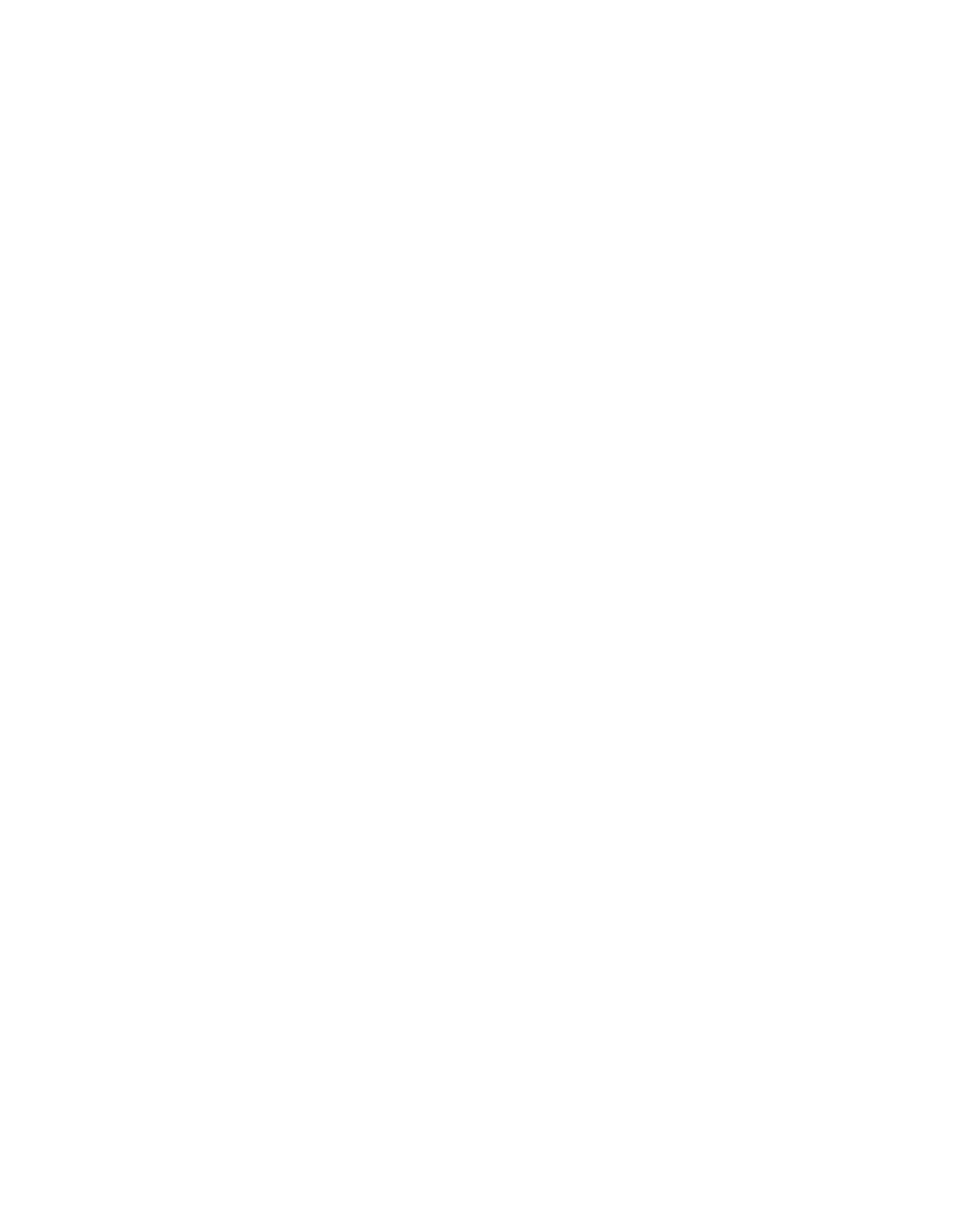--------------------------------------------------------------------------------------------------- --------------------------------------------------------------------------------------------------- --------------------------------------------------------------------------------------------------- ---------------------------------------------------------------------------------------------------

1. Explain why alcoholism has been taken as a major cause for violence against women.

--------------------------------------------------------------------------------------------------- --------------------------------------------------------------------------------------------------- --------------------------------------------------------------------------------------------------- ---------------------------------------------------------------------------------------------------

2. What do you think is/are the basic reason/s behind violence against women?

--------------------------------------------------------------------------------------------------- --------------------------------------------------------------------------------------------------- --------------------------------------------------------------------------------------------------- ---------------------------------------------------------------------------------------------------

# **24.6 WOMEN IN POLITICS OR POLITICS 'BY' WOMEN**

In section 24.4 you have read, in brief about women's independent political identity or initiative. In this section you will be able know a few instances where such initiatives looked more pronounced.

# **24.6.1 Telengana Movement**

Women's participation was significant in the Telengana movement for land and related Eco-political rights. Though the leadership was with men, the movement could have died early if not for the strong and sustained motivation from the women. It started against the injustices for the British Raj (1941), and continued against the continuation of the injustices even under their own government (till 1952).

# **24.6.2 Bodh Gaya Movement**

Another landmrk movement for land, i.e., livelighoold, or economic rights "by" women was the forceful acquisition of the 'patta' by the peasant women, who had collected from in and around Bodh Gaya (Bihar). The men were not putting in enough efforts or resources into the land due to drinking and other bad habits. The unexpected success became a terrific inspiration for all united efforts by women. But, the success here was unique and exceptional; in most other cases success was not in their fate, and Bihar continues to be one of the top States in social injustice and oppression of women.

# **24.6.3 Dalit Women's Movement**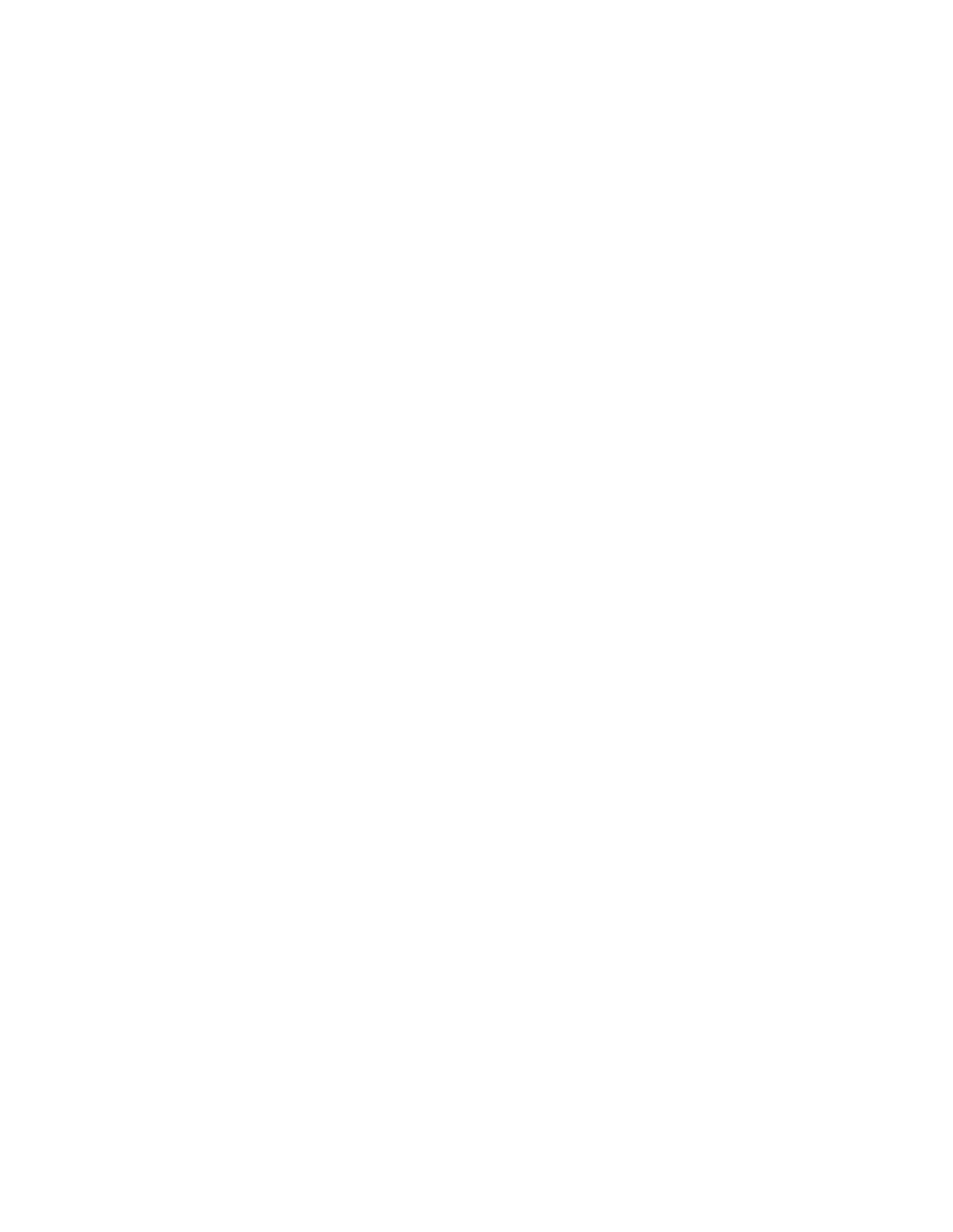--------------------------------------------------------------------------------------------------- --------------------------------------------------------------------------------------------------- --------------------------------------------------------------------------------------------------- ---------------------------------------------------------------------------------------------------

#### **24.8 SOME KEY WORDS**

Colonial: relating to or characteristic of a colony. A colony is a territory and a people, occupied and ruled over by an imperialist power or imperialist mentality

| <b>Reform:</b>         | amendment of what is defective, vicious, corrupt or depraved;<br>removal or correction of an abuse, wrong or errors.                                       |
|------------------------|------------------------------------------------------------------------------------------------------------------------------------------------------------|
| <b>Feminist ideas:</b> | ideas born out of the belief that women are equal to men with<br>regard to political, economic and social rights.                                          |
| Gender:                | the socially established division between man and woman with the<br>implied belief that women are inferior to men in every aspect of<br>life.              |
| <b>Radicals:</b>       | marked by a considerable departure from the usual or traditional; a<br>political group associated with views, practices and policies of<br>extreme change. |
| <b>Bourgeois:</b>      | one with social behaviour and political views influenced by private<br>property interests and consumerism.                                                 |
| <b>Westernisation:</b> | conversion to or adoption of the traditions and the latest culture of<br>the highly industrialised countries, generally in the western<br>hemisphere.      |
| Polygamy:              | the custom of having more than one wife at the same time.                                                                                                  |
| <b>Suffrage:</b>       | the right to vote (in political matters or for the formation of a<br>government).                                                                          |

#### **24.7 SOME USEFUL BOOKS**

Kumar, Radha, *The History of Doing*, Kali for women, New Delhi, 1993.

Sanghari, Kumkum and Vaid, Sudesh (eds.), *Recasting Women: Essays in colonial History*, Kali for women, New Delhi, 1989*.* 

Liddle, Joanna and Joshi, Rama (eds.), *Daughters of Independence: Gender, Cast and Class,* Kali for Women, New D`elhi, 1986.

Gail Omvedt: *Cultural Revolt in a Colonial Society* Gail Omvedt : *We will smash this prison* 

# **24.8 ANSWERS TO CHECK YOUR PROGRESS EXECCISES**

**Check Your Progress Excercise 1**